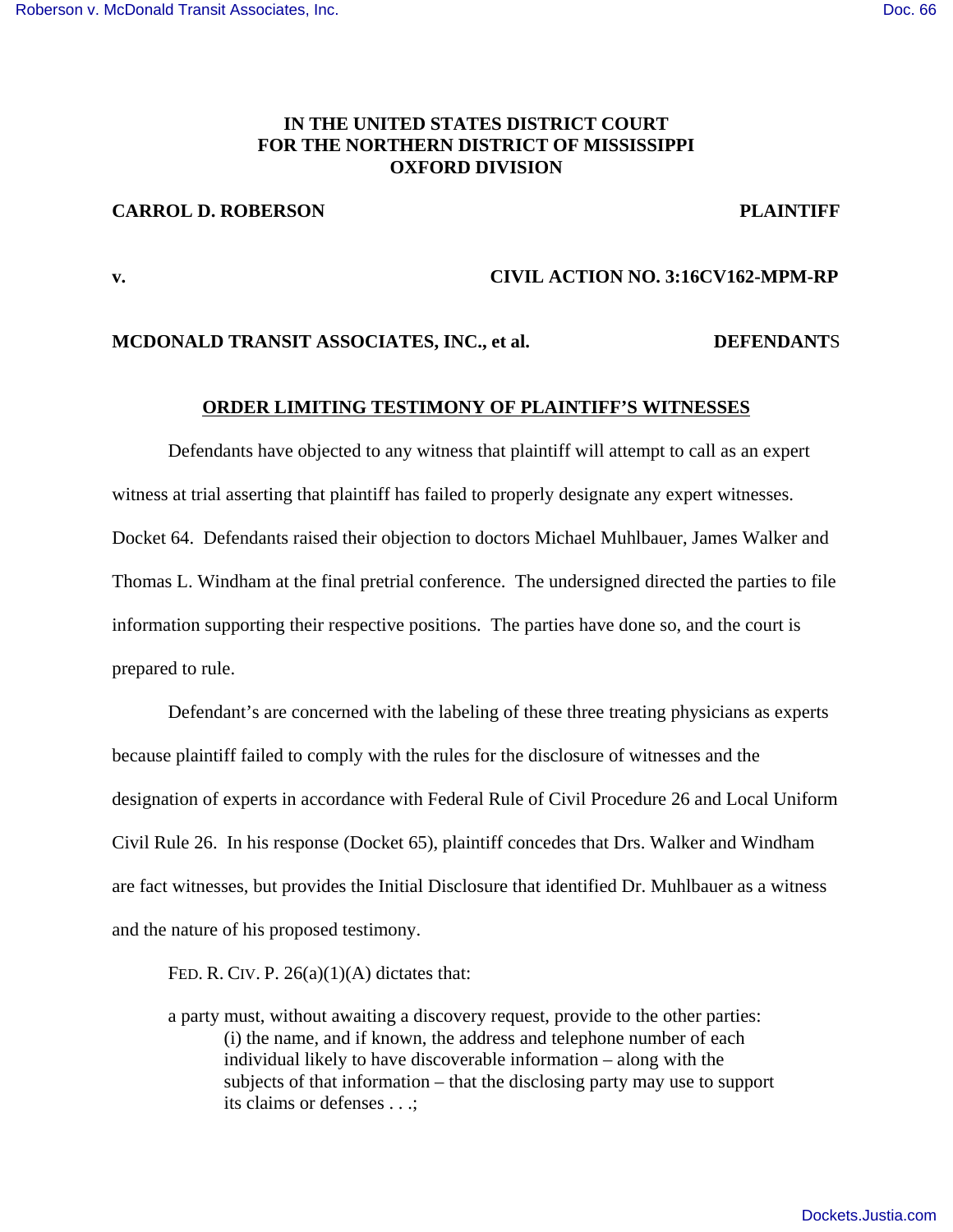$(ii)$  a copy – or a description by category and location – of all documents, electronically stored information, and tangible things that the disclosing party has in its possession, custody, or control and may use to support is claims or defenses . . . .

These disclosures must be made within 14 days after the parties' Rule 26(f) conference pursuant

to FED.R.CIV.P.  $26(a)(1)(C)$  and the party must supplement its disclosure "in a timely manner if

the party learns that in some material respect the disclosure or response is incomplete or

incorrect . . ." as required by FED.R.CIV.P. 26(e). "If a party fails to provide information or

identify a witness as required by Rule 26(a) or (e), the party is not allowed to use that

information or witness to supply evidence on a motion, at a hearing, or at a trial, unless the

failure was substantially justified or is harmless." FED.R.CIV.P. 37(c). The purpose of these

disclosure requirements is to "eliminate unfair surprise to the opposing party." *Hill v. Koppers*

*Indus.*, 2009 U.S. Dist. LEXIS 98798, at \*38 (N.D.Miss. Sept. 30, 2009); citing *Muldrow ex rel.*

*Estate of Muldrow v. Re-Direct, Inc.*, 493 F.3d 160, 167 (D.C. Cir. 2007).

In addition to initial disclosures, FED. R. CIV. P.  $26(a)(2)$  requires a party to disclose the

identity of any expert witness it may use at trial and provide a written, signed report. Local

Uniform Civil Rule 26(a)(2) requires that

[a] party must make full and complete [expert] disclosure as required by Fed.R.Civ.P. 26(a)(2) and L.U.CIV.R. 26(a)(2)(D) no alter than the time specified in the case management order. Absent a finding of just cause, failure to make full expert disclosures by the expert designation deadline is grounds for prohibiting introduction of that evidence at trial. . . .

(D) A party must designate physicians and other witnesses who are not retained or specially employed to provide expert testimony but who are expected to be called to offer expert opinions at trial. No written report is required from such witnesses, but the party must disclose the subject matter on which the witness is expected to present evidence under FED.R.EVID. 207, 203 or 205, and a summary of the facts and opinions to which the witness is expected to testify. The party must also supplement initial disclosures.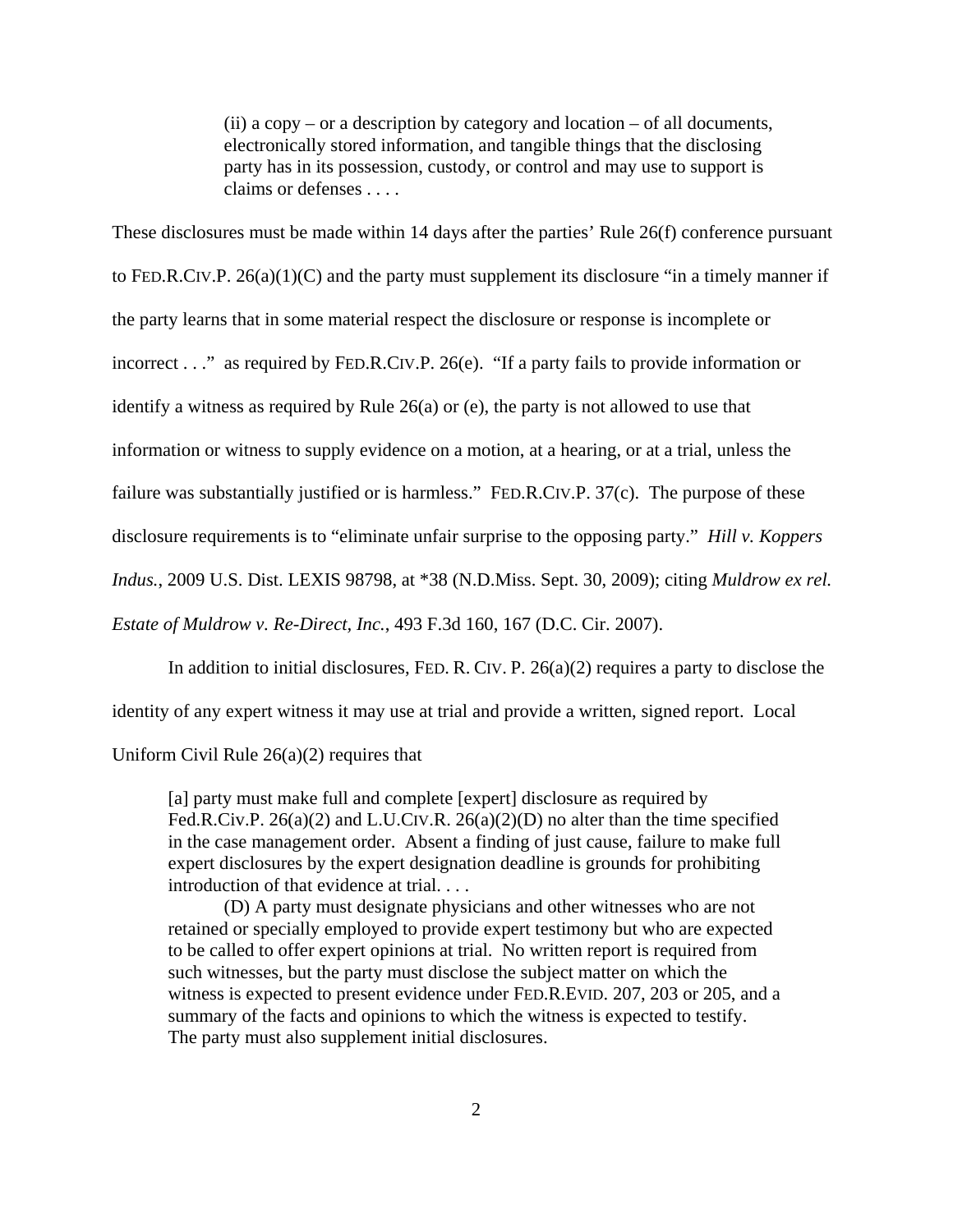A treating physician not designated as an expert, but properly identified as a witness, may testify as a treating physician, but his/her testimony is limited to those facts and opinions contained in the plaintiff's medical records. *Doss v. NPC Int'l*, 2010 U.S. Dist. LEXIS 85583 (N.D.Miss. July 20, 2010)(limiting testimony of treating physician because designation of physician as expert failed to comply with requirements of L.U.CIV.R. 26); citing Duke *v. Lowe's Home Centers*, 2007 U.S. Dist. LEXIS 80415 (N.D. Miss. Oct. 19, 2007) ("concluding that without expert report, treating physician's testimony was 'limited to those facts and opinions contained in [the] medical records'").

In the instant case, defendants do not dispute that they were aware of the treatment received by plaintiff from the three physicians at issue: Dr. Michael Muhlbauer, Dr. James Walker and Dr. Thomas L. Windham. During the pendency of this litigation or prior related litigation, in which plaintiff complained of – among other things – the injury that is the subject of this litigation, plaintiff has produced to defendant his treatment records from these three physicians. Because plaintiff intends to call Drs. Walker and Windham only as fact witnesses and they have properly been identified as witnesses with knowledge of plaintiff's physical condition, the issue of their testimony is moot.

The undersigned has reviewed the plaintiff's Initial Disclosure containing the designation of Dr. Muhlbauer and concludes that it sufficiently put defendants on notice that plaintiff intended to call him as an expert witness. This Initial Disclosure was made by the plaintiff to counsel for the defendants in the prior related case of *Carrol D. Roberson v. McDonald Transit Associates, Inc., et al.*, Cause No. 3:14-cv-168, in which the plaintiff complained of – among other things – the injury that is the subject of this litigation. Defendants cannot claim any unfair

3